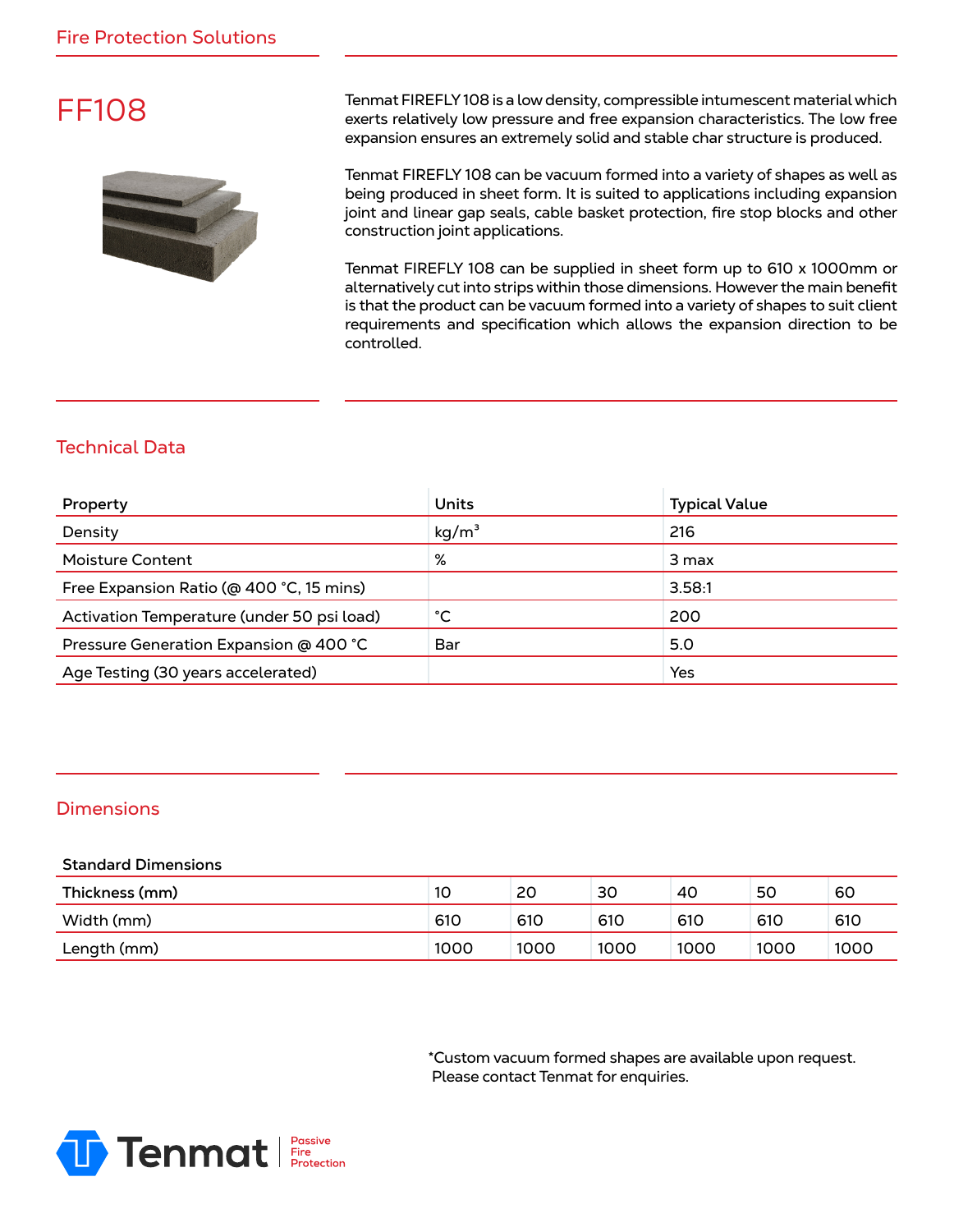Safety Considerations \*Be sure the electricity to the system you are working on is turned off; either the fuse removed or the circuit breaker set at off.

#### *CONTAINS STONE WOOL INSULATION*

Stone fibers may cause temporary mechanical irritation to the skin, throat, nose and eyes.

#### *FIRST AID*

#### **Skin**

If irritation occurs, do not rub or scratch. Rinse under running water prior to washing with mild soap and water. Consult a physician if irritation persists.

#### **Throat and Eyes**

If irritation occurs, flush eyes with water and/or drink water to clear throat. Do not rub the eyes. Consult a physician if irritation persists.

#### *PRECAUTIONS*

Wear long sleeve, loose fitting clothing, gloves and eye protection. For additional information, refer to the Material Safety Data Sheet.